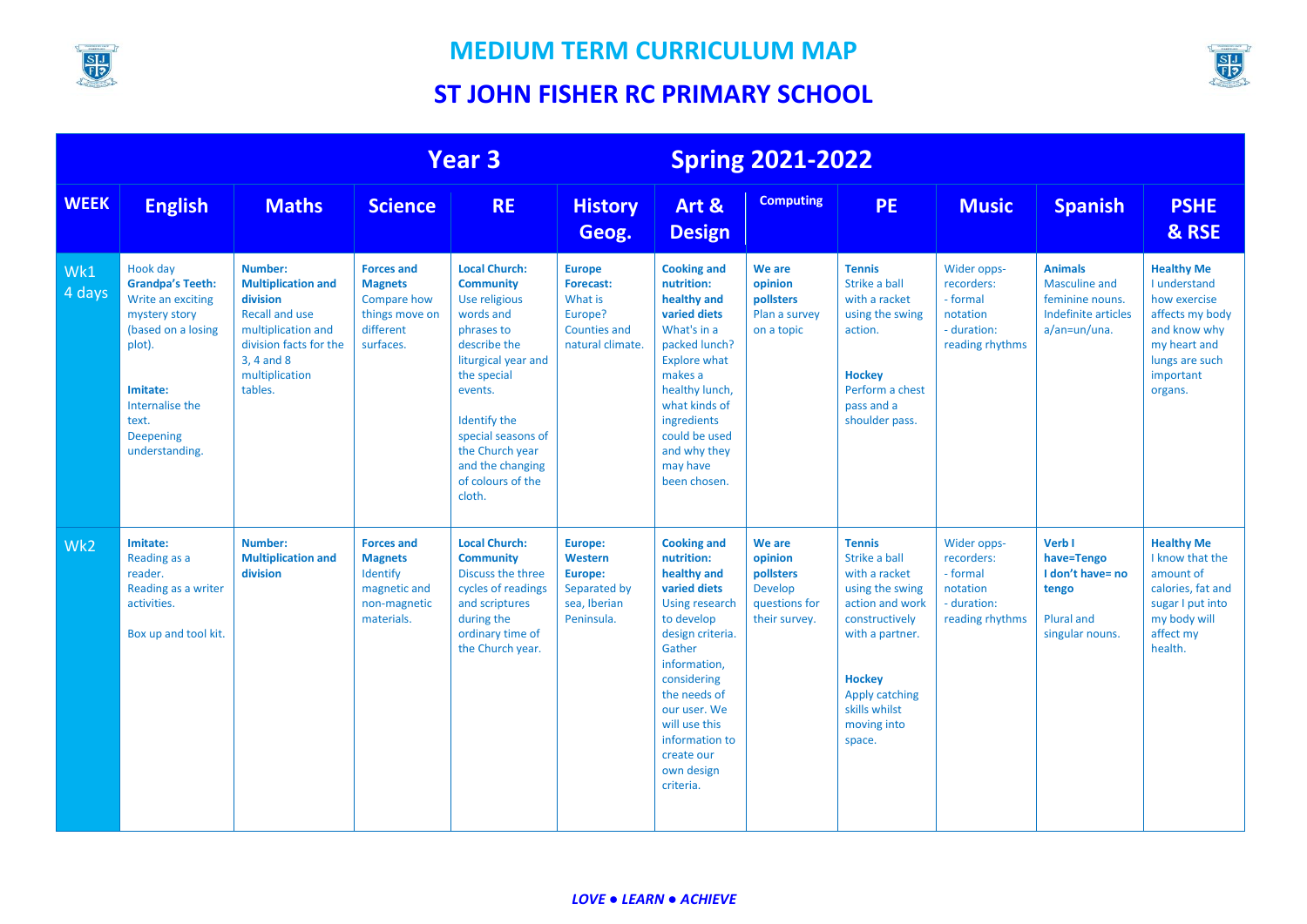

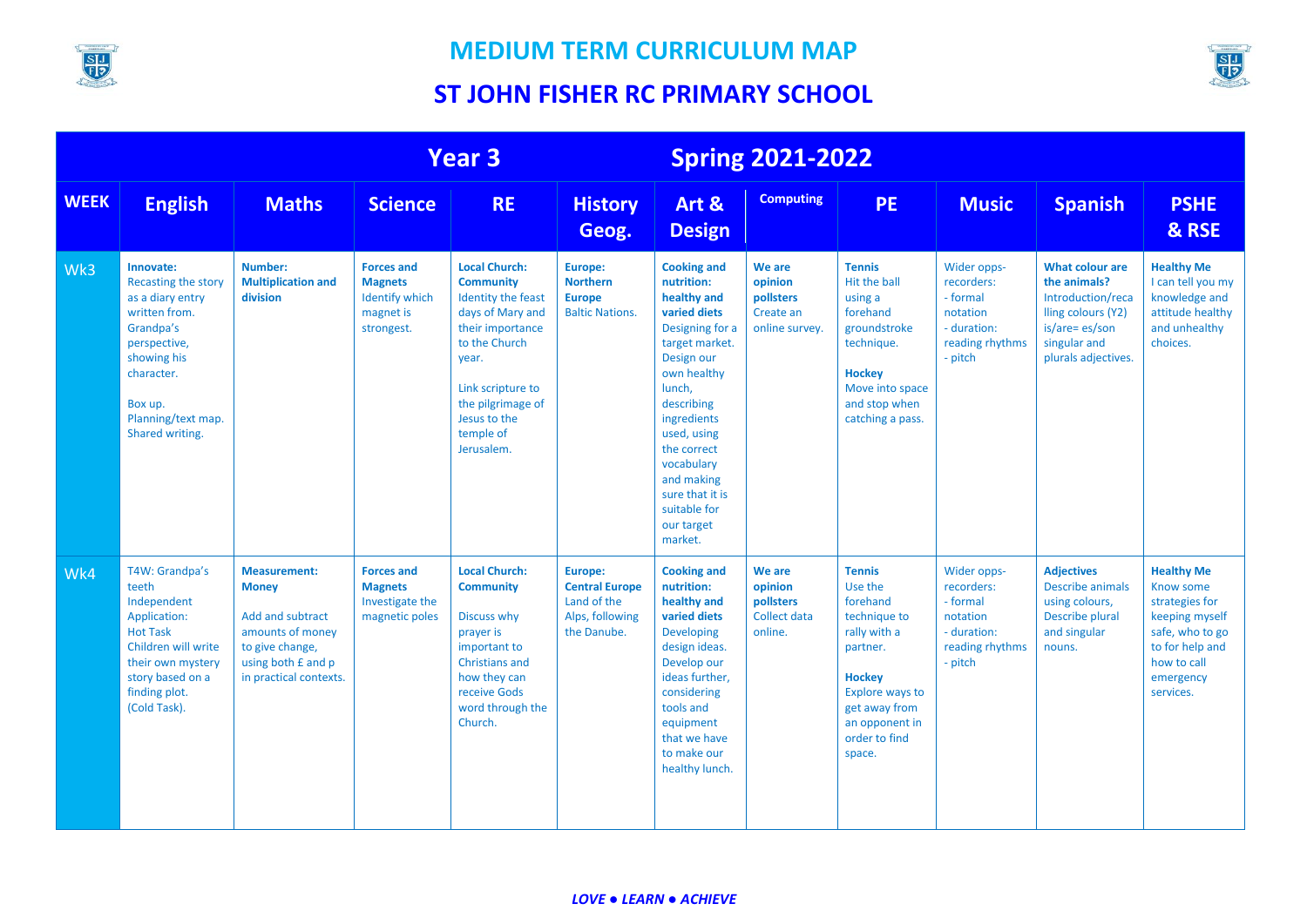

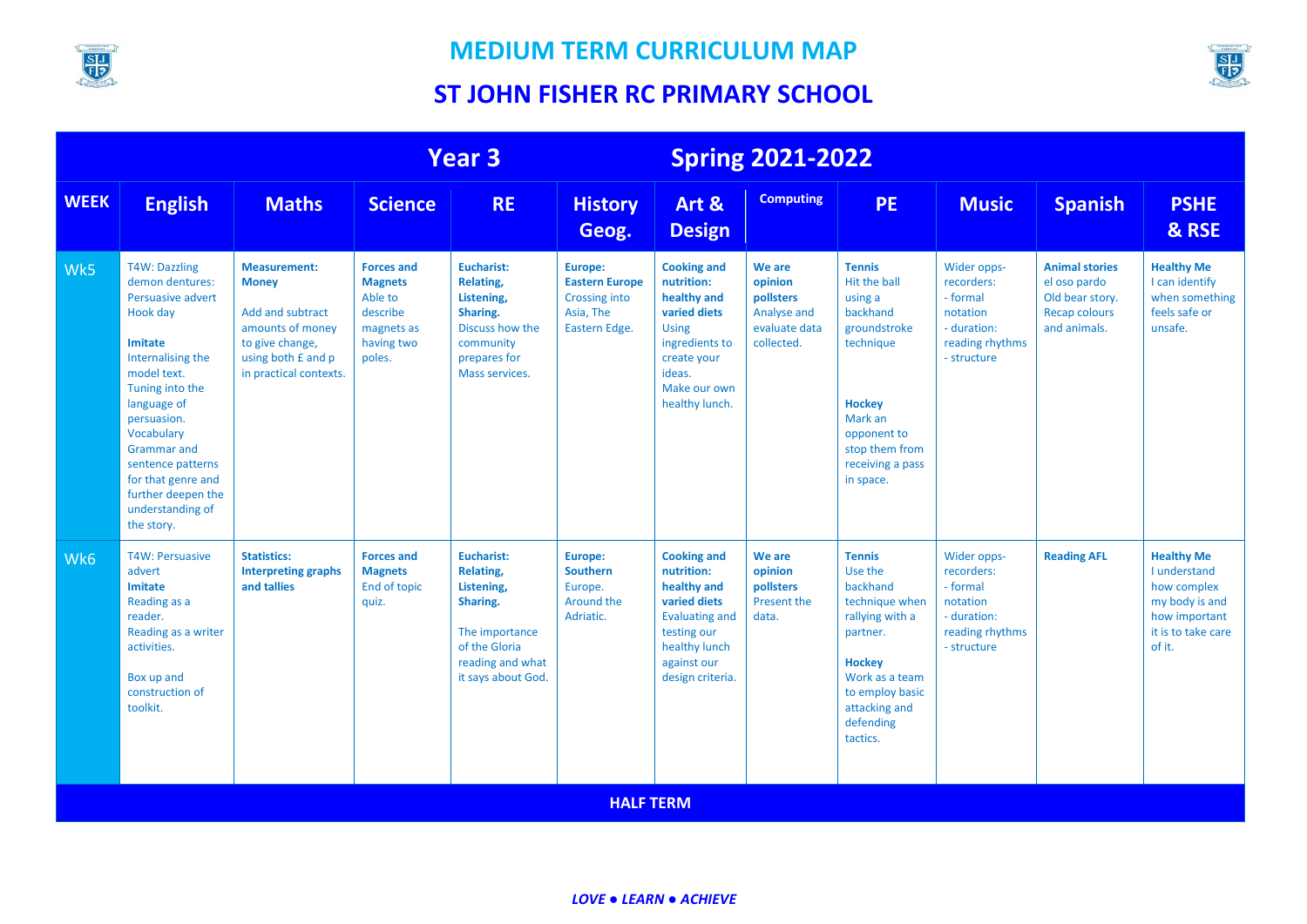



|             | <b>Year 3</b>                                                                                                                                                                                                        |                                                              |                                                                                                | <b>Spring 2021-2022</b>                                                                                                                              |                                                                                         |                                                                                                                  |                                                                          |                                                                                                                                                                                                       |                                                                                                                        |                                                                                                                                                                        |                                                                                                                                                     |
|-------------|----------------------------------------------------------------------------------------------------------------------------------------------------------------------------------------------------------------------|--------------------------------------------------------------|------------------------------------------------------------------------------------------------|------------------------------------------------------------------------------------------------------------------------------------------------------|-----------------------------------------------------------------------------------------|------------------------------------------------------------------------------------------------------------------|--------------------------------------------------------------------------|-------------------------------------------------------------------------------------------------------------------------------------------------------------------------------------------------------|------------------------------------------------------------------------------------------------------------------------|------------------------------------------------------------------------------------------------------------------------------------------------------------------------|-----------------------------------------------------------------------------------------------------------------------------------------------------|
| <b>WEEK</b> | <b>English</b>                                                                                                                                                                                                       | <b>Maths</b>                                                 | <b>Science</b>                                                                                 | <b>RE</b>                                                                                                                                            | <b>History</b><br>Geog.                                                                 | Art &<br><b>Design</b>                                                                                           | <b>Computing</b>                                                         | <b>PE</b>                                                                                                                                                                                             | <b>Music</b>                                                                                                           | <b>Spanish</b>                                                                                                                                                         | <b>PSHE</b><br>& RSE                                                                                                                                |
| Wk7         | <b>T4W: Persuasive</b><br>advert<br>Innovate<br>Class innovation -<br>Advert for new hair<br>Children's<br>innovation - Advert<br>for new glasses.<br>Box up.<br>Planning/text map.<br>Shared writing.               | <b>Measurement:</b><br><b>Length and</b><br><b>Perimeter</b> | <b>Rocks</b><br>Able to group<br>rocks according<br>to their<br>characteristics.               | <b>Eucharist:</b><br>Relating,<br>Listening,<br>Sharing.<br>The Liturgy of the<br>Word.<br>The offering of<br>the Gifts.                             | <b>Ancient Egypt</b><br>Who ruled<br><b>Ancient Egypt?</b>                              | <b>Art and design</b><br>skills.<br>Draw cartoon<br>characters,<br>inspired by the<br>style of other<br>artists. | We are co-<br>authors<br>Plan their class<br>Wiki.                       | <b>Tennis</b><br>Use forehand<br>and backhand<br>groundstrokes<br>to maintain a<br>rally.<br><b>Dance</b><br>Move to a beat<br>or rhythm, using<br>basic actions.                                     | Wider opps-<br>recorders:<br>- formal<br>notation<br>- duration:<br>reading rhythms<br>- using dynamics<br>effectively | <b>Story telling</b><br>Jungle animal<br>story.<br><b>Recap colours</b><br>and animals.<br>Describe the<br>animals using<br>colours and<br>numbers.<br>(Listening AFL) | <b>Dreams and</b><br><b>Goals</b><br>I can tell you<br>about a person<br>who has faced<br>difficult<br>challenges and<br>achieved<br>success.       |
| Wk8         | <b>Invent: Hot task</b><br>Children will plan<br>and write their<br>own advert for a<br>new set of teeth<br>for a particular<br>person or<br>character e.g. the<br>Gruffalo; a<br>dinosaur; Professor<br>Dumbledore. | <b>Measurement:</b><br><b>Length and</b><br><b>Perimeter</b> | <b>Rocks</b><br>Able to plan,<br>carry out and<br>evaluate<br>experiments to<br>compare rocks. | <b>Eucharist:</b><br>Relating,<br>Listening,<br>Sharing.<br>The Eucharistic<br>Prayer.<br><b>The Communion</b><br>Rite.                              | <b>Ancient Egypt</b><br>Why was the<br><b>River Nile</b><br>important?                  | <b>Art and design</b><br>skills.<br>Alter the tint<br>and shade of a<br>colour.                                  | We are co-<br>authors<br><b>Use Wikipedia</b><br>to find<br>information. | <b>Tennis</b><br>Use forehand<br>and backhand<br>groundstrokes<br>to maintain a<br>rally.<br><b>Dance</b><br>Move to a<br>rhythmic<br>pattern.<br>Perform<br>movements<br>associated with<br>a theme. | Wider opps-<br>recorders:<br>- formal<br>notation<br>- duration:<br>reading rhythms<br>- using dynamics<br>effectively | <b>Old MacDonald's</b><br>song.<br>Re-capping<br>animals and<br>numbers.                                                                                               | <b>Dreams and</b><br><b>Goals</b><br>I can identify a<br>dream/ambition<br>that is important<br>to me.                                              |
| Wk 9        | <b>T4W: Persuasive</b><br>letter<br>Imitate<br>Internalising the<br>model text.<br>Tuning into the<br>language of<br>persuasion.<br>Vocabulary<br><b>Grammar</b> and<br>sentence patterns                            | <b>Measurement:</b><br><b>Length and</b><br><b>Perimeter</b> | <b>Rocks</b><br><b>Identify rocks</b><br>that are used<br>for particular<br>purposes.          | Lent/Easter:<br><b>Giving All</b><br>Lent; an<br>opportunity for<br>giving.<br>Parents and<br>children should<br>love and respect<br>one another, as | <b>Ancient Egypt</b><br>How did the<br>Ancient<br><b>Egyptians travel</b><br>and trade? | <b>Art and design</b><br>skills.<br>Draw from<br>observation.                                                    | We are co-<br>authors<br>Create their<br>class wiki.                     | <b>Tennis</b><br><b>Develop tactics</b><br>to keep rallies<br>going and to<br>win points.<br><b>Dance</b><br>Link dance<br>movements to<br>form a<br>sequence.                                        | Wider opps-<br>recorders:<br>- formal<br>notation<br>- duration:<br>reading rhythms<br>- singing skills                | <b>Clothing</b><br>Learning new<br>nouns.                                                                                                                              | <b>Dreams and</b><br><b>Goals</b><br>I enjoy facing<br>new learning<br>challenges and<br>working out the<br>best ways for<br>me to achieve<br>them. |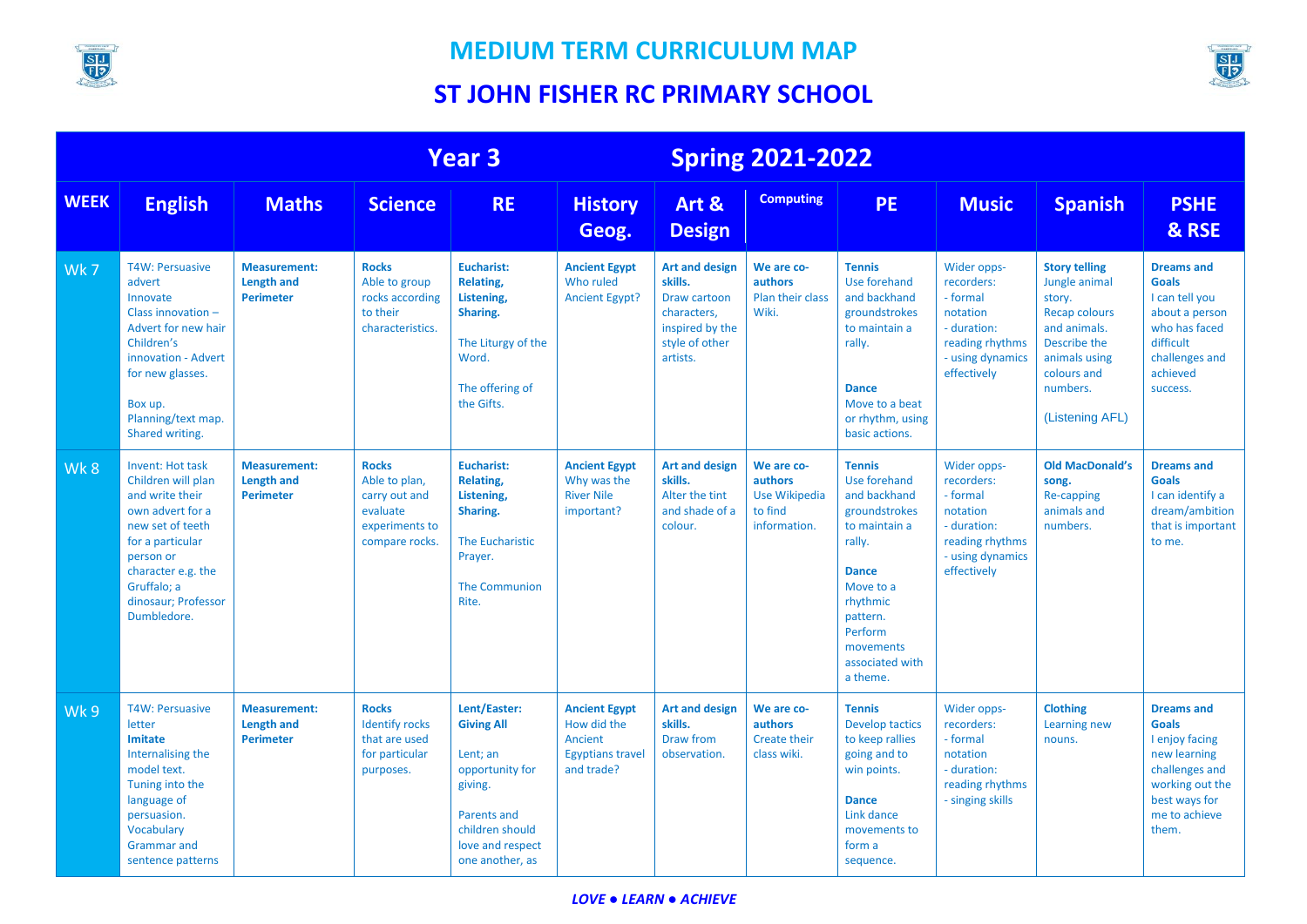

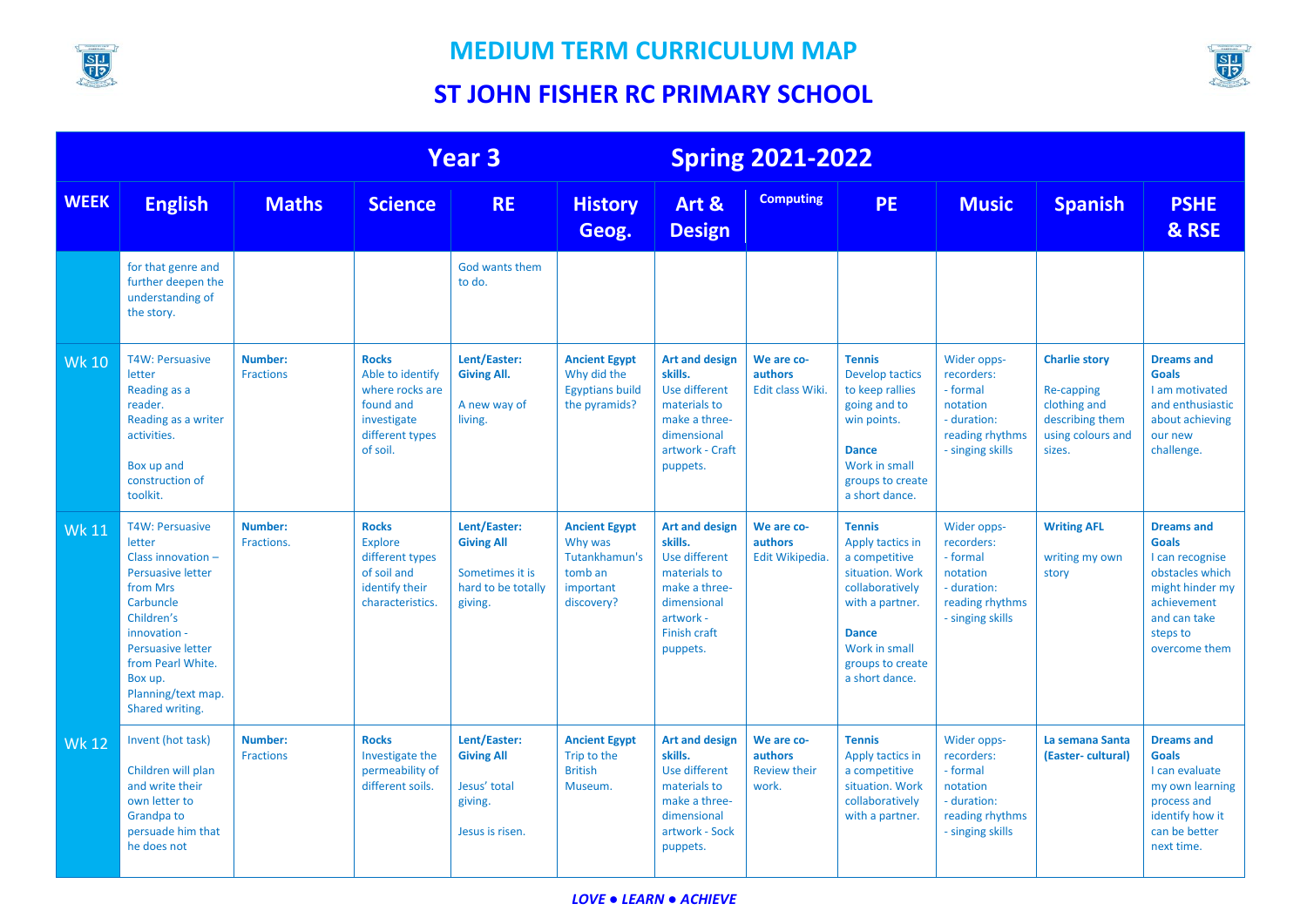

# **ST JOHN FISHER RC PRIMARY SCHOOL**

SIJ<br>FR

| <b>Year 3</b> |                         |              | <b>Spring 2021-2022</b> |           |                         |                        |                  |                                                                                            |              |                |                      |
|---------------|-------------------------|--------------|-------------------------|-----------|-------------------------|------------------------|------------------|--------------------------------------------------------------------------------------------|--------------|----------------|----------------------|
| <b>WEEK</b>   | <b>English</b>          | <b>Maths</b> | <b>Science</b>          | <b>RE</b> | <b>History</b><br>Geog. | Art &<br><b>Design</b> | <b>Computing</b> | PE <sub>1</sub>                                                                            | <b>Music</b> | <b>Spanish</b> | <b>PSHE</b><br>& RSE |
|               | actually need<br>teeth. |              |                         |           |                         |                        |                  | <b>Dance</b><br>Evaluate a<br>dance<br>sequence,<br>providing<br>constructive<br>feedback. |              |                |                      |

| <b>Year 3</b>                        | <b>Foundation Subjects Curriculum coverage</b>                                                                                                                                                                                                                                                                                                                                                                                                                                                                                                                                                                                                                                                                                                                                                                                                                                                                                                                                                                                                                                                                                              | <b>Spring 2021-2022</b>                                                                                                                                                                                                                                                                                                                                                                                                                                                                                                                                                                                                                                                                                                                    |
|--------------------------------------|---------------------------------------------------------------------------------------------------------------------------------------------------------------------------------------------------------------------------------------------------------------------------------------------------------------------------------------------------------------------------------------------------------------------------------------------------------------------------------------------------------------------------------------------------------------------------------------------------------------------------------------------------------------------------------------------------------------------------------------------------------------------------------------------------------------------------------------------------------------------------------------------------------------------------------------------------------------------------------------------------------------------------------------------------------------------------------------------------------------------------------------------|--------------------------------------------------------------------------------------------------------------------------------------------------------------------------------------------------------------------------------------------------------------------------------------------------------------------------------------------------------------------------------------------------------------------------------------------------------------------------------------------------------------------------------------------------------------------------------------------------------------------------------------------------------------------------------------------------------------------------------------------|
| <b>Subject and Topic</b>             | <b>Key Skills</b>                                                                                                                                                                                                                                                                                                                                                                                                                                                                                                                                                                                                                                                                                                                                                                                                                                                                                                                                                                                                                                                                                                                           | <b>Key Knowledge</b>                                                                                                                                                                                                                                                                                                                                                                                                                                                                                                                                                                                                                                                                                                                       |
| <b>Religious</b><br><b>Education</b> | Topic 4, 5 and 6: Refer to cover sheet.<br>Ask and respond to questions about what they and others wonder about how we help one<br>another on the journey through the year.<br>Describe the liturgical year and how it is composed of seasons and feasts days.<br>Make links to show how feelings and beliefs affect how they and others behave in their life<br>journey.<br>Ask and respond to questions about their own and others' experiences and feelings<br>about listening well and sharing.<br>Ask questions about what they and others wonder about the joys and difficulties of<br>listening and sharing.<br>Describe how feelings and beliefs affect their own and others' desire to listen and to<br>share.<br>Compare their own and others' ideas about the questions of how and why we listen and<br>share.<br>Retell some of the stories of Holy Week and the Resurrection.<br>Explain the religious actions and symbols of Lent and Holy Week.<br>Describe some ways in which Christians use the time of Lent to give to others.<br>Make links between the scripture and what Christians believe about how they should act. | Topic 4, 5 and 6: Refer to cover sheet.<br>A journey through a year.<br>The Christian family's journey with Jesus through the Church's year.<br>The Gospels tell us about assimilation, celebration and application of Jesus' journey and pilgrimage through<br>his life.<br>Listening and sharing with one another.<br>Listening to the Word of God and sharing in Holy Communion.<br>The Gospels tell us about assimilation, celebration and application of listening and sharing the Word of God.<br>How people give themselves.<br>How Lent is a time to remember Jesus' total.<br>The Gospels tell us about assimilation, celebration and application of Jesus' life as a giving selfless person<br>and how we can live in his image. |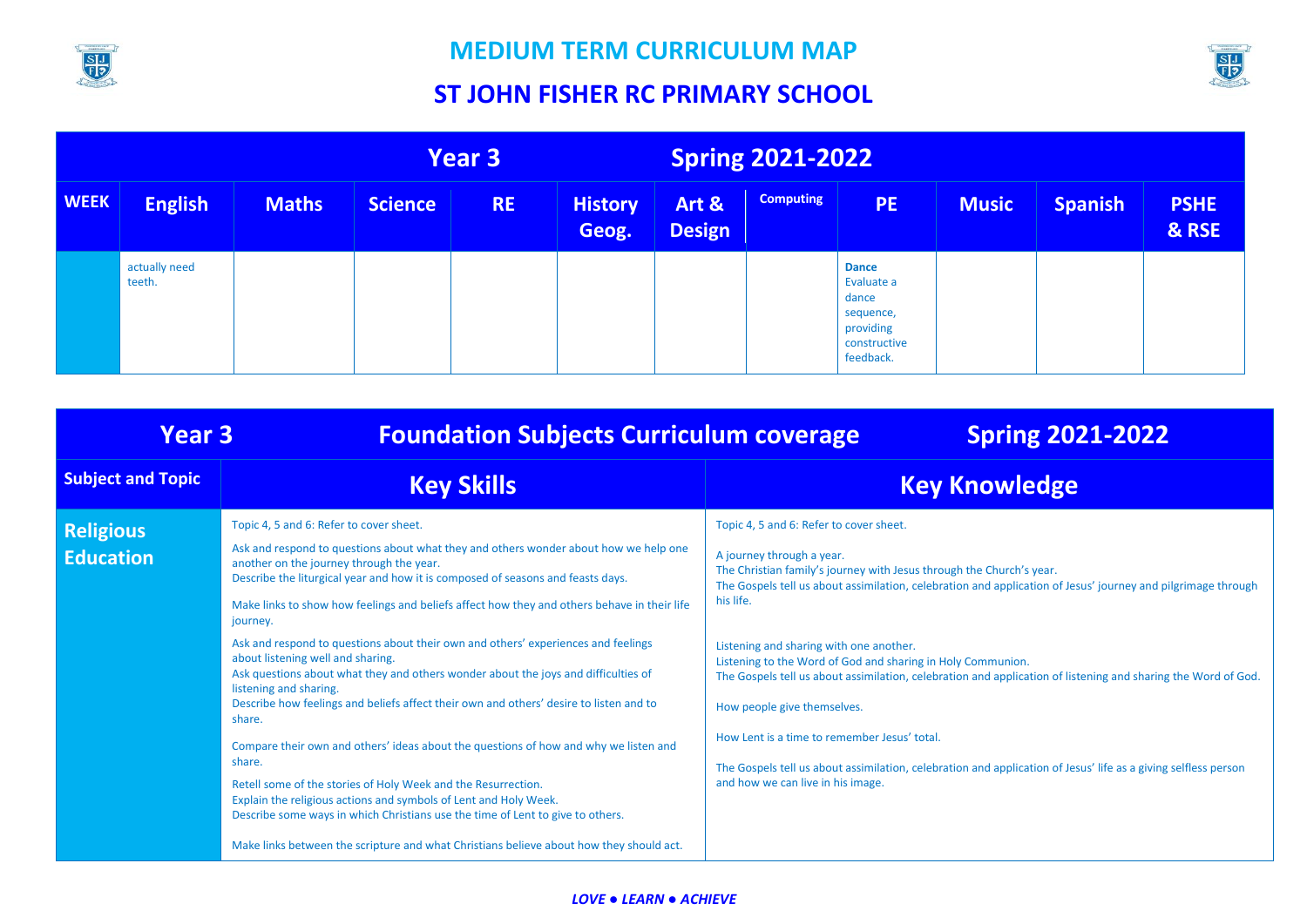



| <b>Foundation Subjects Curriculum coverage</b><br><b>Year 3</b><br><b>Spring 2021-2022</b> |                                                                                                                                                                                                                                                                                                                                                                                                                                                                                                                   |                                                                                                                                                                                                                                                                                                                                                                                                                                                                                                                                                                                                                                                                                                                   |  |  |  |  |
|--------------------------------------------------------------------------------------------|-------------------------------------------------------------------------------------------------------------------------------------------------------------------------------------------------------------------------------------------------------------------------------------------------------------------------------------------------------------------------------------------------------------------------------------------------------------------------------------------------------------------|-------------------------------------------------------------------------------------------------------------------------------------------------------------------------------------------------------------------------------------------------------------------------------------------------------------------------------------------------------------------------------------------------------------------------------------------------------------------------------------------------------------------------------------------------------------------------------------------------------------------------------------------------------------------------------------------------------------------|--|--|--|--|
| <b>Subject and Topic</b>                                                                   | <b>Key Skills</b>                                                                                                                                                                                                                                                                                                                                                                                                                                                                                                 | <b>Key Knowledge</b>                                                                                                                                                                                                                                                                                                                                                                                                                                                                                                                                                                                                                                                                                              |  |  |  |  |
| <b>Science</b>                                                                             | Prediction.<br>Comparing objects and reactions.<br>Observations of materials and how they act together.<br>Writing a test.                                                                                                                                                                                                                                                                                                                                                                                        | <b>Force and magnets</b><br>Compare how things move on different surfaces.<br>Notice that some forces need contact between two objects, but magnetic forces can act at a distance.<br>Observe how magnets attract or repel each other and attract some materials and not others - compare and<br>group together.<br>Describe magnets as having two poles.<br>Predict whether two magnets will attract or repel each other.<br><b>Rocks and soils</b><br>Compare and group together different kinds of rocks based on appearance and physical properties.<br>Describe how fossils are formed when things that have lived are trapped within rocks.<br>Recognise that soils are made from rocks and organic matter. |  |  |  |  |
| <b>History</b>                                                                             | Everyday lives of people in time studied.<br>Look at representations of the period.<br>Sequence several events or artefacts.<br>Compare and contrast similarities and differences between things in the past and present.                                                                                                                                                                                                                                                                                         | Describe what it was like as a person living in Ancient Egypt.<br>Discuss why the pyramids were built and its significance to their beliefs.<br>Identify the resources that the River Nile supplied to the people.<br>Make comparisons between trade now and then using rivers.<br>Identify reasons why discovering Tutankhamun's tomb was an important discovery.<br>Describe why Cleopatra was a significant pharaoh.                                                                                                                                                                                                                                                                                           |  |  |  |  |
| Geography                                                                                  | Analyse evidence and begin to draw conclusions.<br>Locate places on larger scale maps.<br>Identify environmental regions, key physical and human characteristics, countries, and major<br>cities.                                                                                                                                                                                                                                                                                                                 | Make comparisons between two locations using photos/ pictures, temperatures in different locations.<br>Name countries in Europe.<br>Describe the differences in physical features of Europe depending on their location.                                                                                                                                                                                                                                                                                                                                                                                                                                                                                          |  |  |  |  |
| <b>Computing</b>                                                                           | Work collaboratively.<br>Be aware of responsibilities when editing someone's work.<br>Practise research skills.<br>Gain skills in using charts and anaylse data.<br>Gain skills in interpreting results.                                                                                                                                                                                                                                                                                                          | Know how to use google search effectively.<br>Familiarise themselves with Wikipedia.<br>Write for a target audience.<br>Create a survey.<br>Use data software.                                                                                                                                                                                                                                                                                                                                                                                                                                                                                                                                                    |  |  |  |  |
| <b>Art</b>                                                                                 | Techniques, including their control and their use of materials, with creativity,<br>experimentation and an increasing awareness of different kinds of art, craft and design.<br>Develop a wide range of Art and design techniques in using colour, pattern, line, shape, form<br>and space.<br>Improve their mastery of art and design techniques, including drawing, painting and<br>sculpture piece a polystyrene ball, a selection of paints, card, dowel rods and grey felt,<br>children make a puppet mouse. | Discuss great artists, architects and designers in history.<br>Know how Using materials you can create an art.<br>Sketch books to record their observations and use them to review and revisit ideas.<br>Improve their mastery of Art and design techniques, including drawing, painting and sculpture.                                                                                                                                                                                                                                                                                                                                                                                                           |  |  |  |  |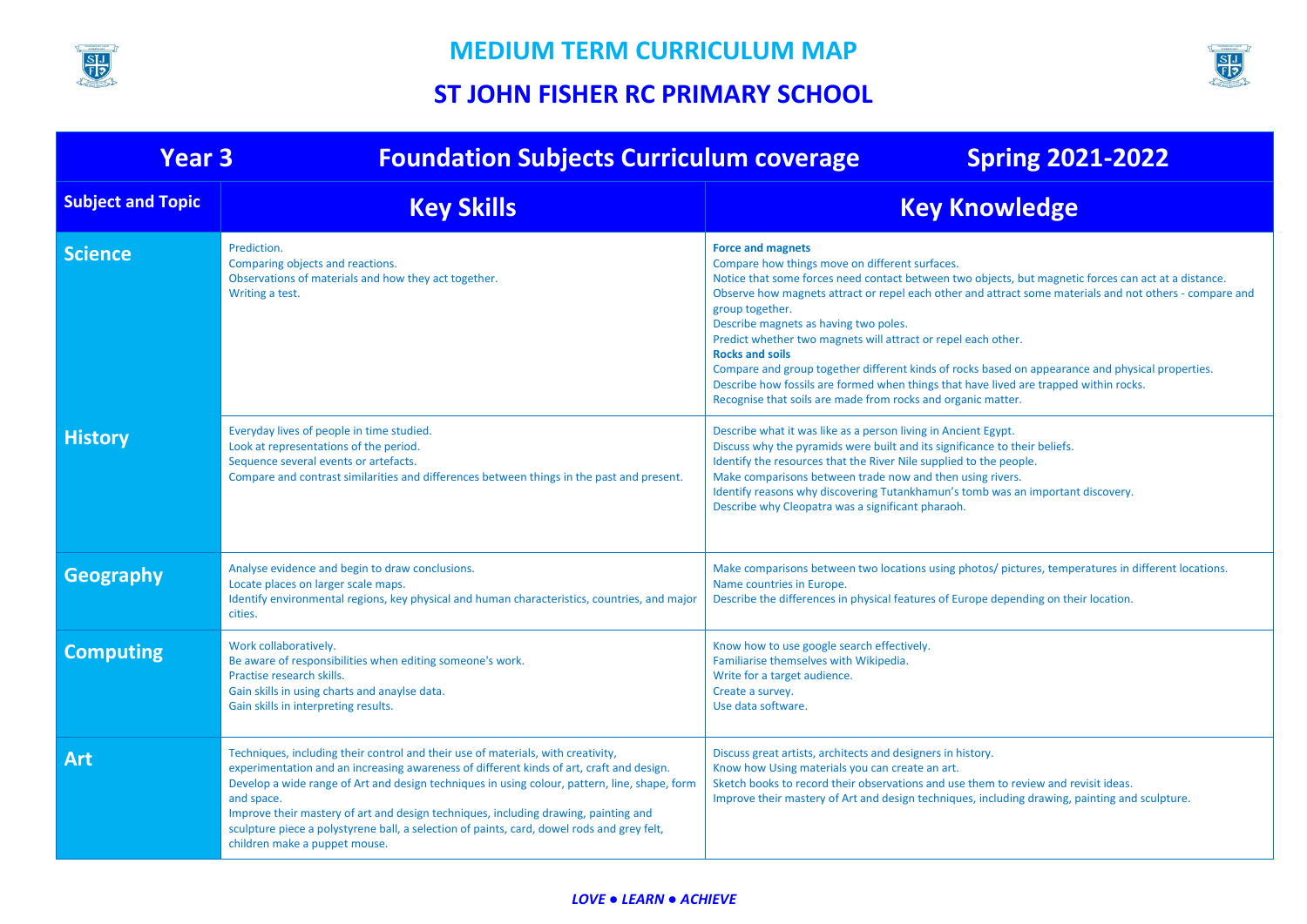



| <b>Year 3</b>                            | <b>Foundation Subjects Curriculum coverage</b>                                                                                                                                                                                                                                                                                                                                                                                                                                                                                                                                                                                                                                                                                                                                                                                                                                                                              | <b>Spring 2021-2022</b>                                                                                                                                                                                                                                                                                                                                                                                                                                                                                                                                                                                                                                                                                                                                                       |
|------------------------------------------|-----------------------------------------------------------------------------------------------------------------------------------------------------------------------------------------------------------------------------------------------------------------------------------------------------------------------------------------------------------------------------------------------------------------------------------------------------------------------------------------------------------------------------------------------------------------------------------------------------------------------------------------------------------------------------------------------------------------------------------------------------------------------------------------------------------------------------------------------------------------------------------------------------------------------------|-------------------------------------------------------------------------------------------------------------------------------------------------------------------------------------------------------------------------------------------------------------------------------------------------------------------------------------------------------------------------------------------------------------------------------------------------------------------------------------------------------------------------------------------------------------------------------------------------------------------------------------------------------------------------------------------------------------------------------------------------------------------------------|
| <b>Subject and Topic</b>                 | <b>Key Skills</b>                                                                                                                                                                                                                                                                                                                                                                                                                                                                                                                                                                                                                                                                                                                                                                                                                                                                                                           | <b>Key Knowledge</b>                                                                                                                                                                                                                                                                                                                                                                                                                                                                                                                                                                                                                                                                                                                                                          |
| <b>Design &amp;</b><br><b>Technology</b> | Cutting with a knife safely.<br>Preparing food using the correct utensils.<br>Using the oven safely.                                                                                                                                                                                                                                                                                                                                                                                                                                                                                                                                                                                                                                                                                                                                                                                                                        | Creating a healthy meal using knowledge of a well-balanced diet.<br>Explain how exercise and healthy eating create a healthy lifestyle.<br>Writing a recipe                                                                                                                                                                                                                                                                                                                                                                                                                                                                                                                                                                                                                   |
| <b>Physical</b><br>Education             | Tennis<br>Hockey<br>Dribble the ball under control.<br>Dribble on the move under control at speed.<br>Pass and receive using the push pass.<br>Dance<br>Create movement to rhythm of 8 counts.<br>Clap to the beat.<br>Move to the beat.<br>Demonstrate the rhythm pattern using hands/feet.                                                                                                                                                                                                                                                                                                                                                                                                                                                                                                                                                                                                                                | Lesson Run by Wimbledon Tennis Association with professional instructors<br>Recognise that the ball and stick should be in front of the body during play.<br>Know where to look when dribbling.<br>Know the benefits of keeping the ball 'glued' to the stick.<br>Recognise the 8 count.<br>Recognise a repeated sound.<br>Identify if the dance flows well in sequence.<br>Identify the appropriate speed of a dance.                                                                                                                                                                                                                                                                                                                                                        |
| <b>Music</b>                             | <b>Wider Opps - Recorders:</b><br>Singing/Recorders: maintain own melodic line with growing confidence and control; when<br>singing/playing use one breath per melodic phrase; sing/play songs which use an<br>increasingly wider pitch range.<br>Dynamics: Identify how and why a range of dynamic effects have been used in a piece and<br>make choices about the use of dynamics in playing.<br>Duration: recognise aurally and speak SOLFA rhythmic syllables (ta-aa, ta, te-te, rest) to<br>copy, improvise and compose rhythmic phrases.<br>Tempo: recognise how tempo has been used in a piece; and its effect to create excitement<br>or highlight a particular word, phrase or emotion.<br>Pitch: Begin to demonstrate the relationship between different pitches using SOLFA hand<br>signs and pitch names DRM / MSL / DMS.<br>Structure: recognise aurally simple musical structures (round, verse chorus etc.). | <b>Wider Opps - Recorders:</b><br>Singing/playing: good singing/playing relies on the development of accurate pitching and use of thinking<br>voice; good playing/vocal technique improves range and control; the voice/recorder is an expressive<br>instrument.<br>Dynamics: are expressive elements in music that are used to achieve particular effects and moods.<br>Duration: rhythms can be added to songs to provide effective accompaniment.<br>Tempo: is an expressive element in music that is used to achieve particular effects and moods.<br>Pitch: can be represented using SOLFA pitch names and hand signs.<br>Structure: a phrase is a melodic or rhythmic pattern, which functions as part of a musical sentence, giving the<br>piece a sense of direction. |
| <b>Spanish</b>                           | Identify masculine and feminine nouns, determiners and adjectives.<br>Describe nouns using colours as adjectives and learning about "Adjectival Agreement".                                                                                                                                                                                                                                                                                                                                                                                                                                                                                                                                                                                                                                                                                                                                                                 | Recognise masculine, feminine, singular and plural nouns.<br>Use adjectives in order to describe and agree with the nouns and have a clear concept of the grammar and<br>knowledge about the language.<br>Reinforce grammar concepts by comparing Spanish to English grammar.                                                                                                                                                                                                                                                                                                                                                                                                                                                                                                 |